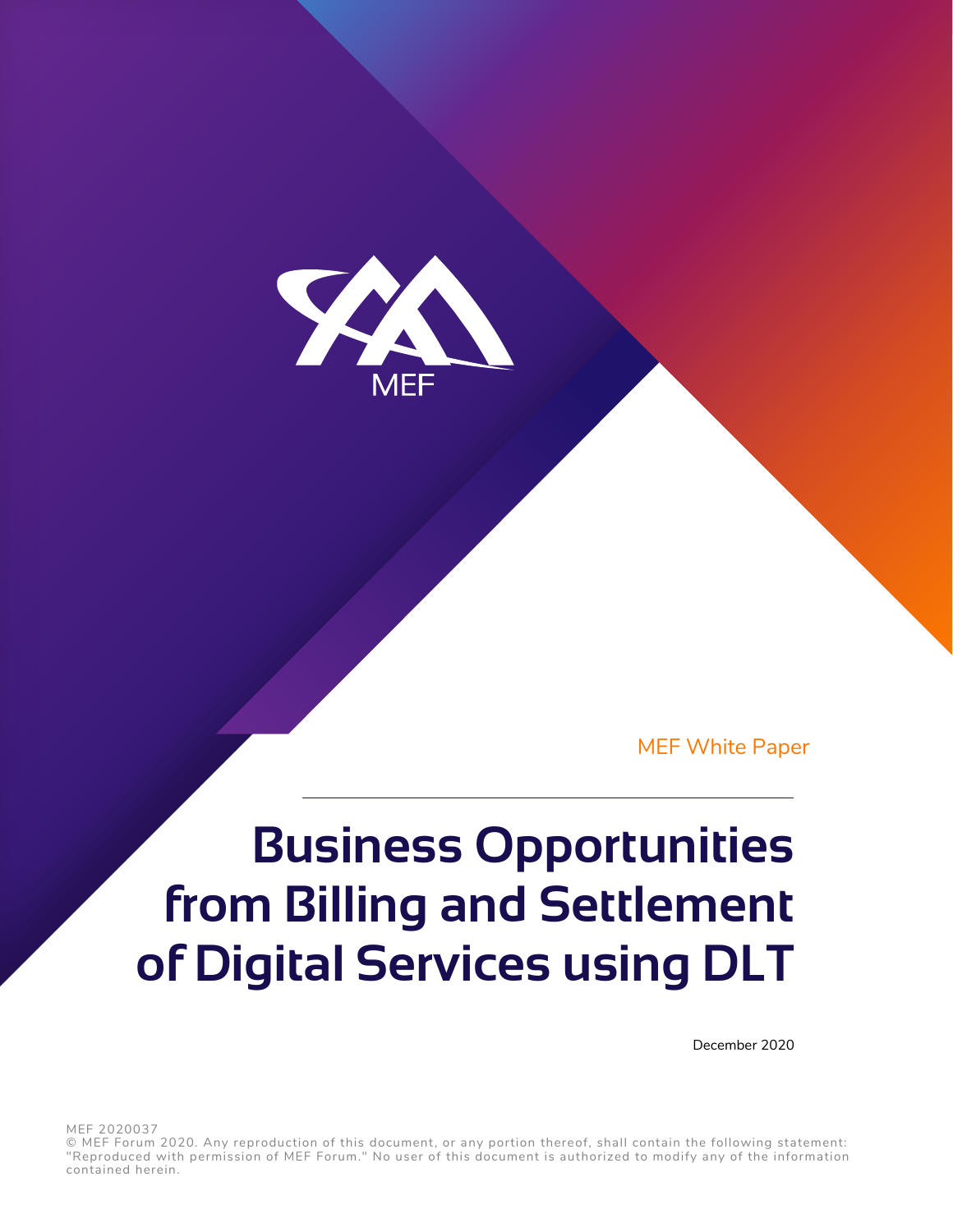## Disclaimer

© MEF Forum 2020. All Rights Reserved.

The information in this publication is freely available for reproduction and use by any recipient and is believed to be accurate as of its publication date. Such information is subject to change without notice and MEF Forum (MEF) is not responsible for any errors. MEF does not assume responsibility to update or correct any information in this publication. No representation or warranty, expressed or implied, is made by MEF concerning the completeness, accuracy, or applicability of any information contained herein and no liability of any kind shall be assumed by MEF as a result of reliance upon such information.

The information contained herein is intended to be used without modification by the recipient or user of this document. MEF is not responsible or liable for any modifications to this document made by any other party.

The receipt or any use of this document or its contents does not in any way create, by implication or otherwise:

- a) any express or implied license or right to or under any patent, copyright, trademark or trade secret rights held or claimed by any MEF member which are or may be associated with the ideas, techniques, concepts or expressions contained herein; nor
- b) any warranty or representation that any MEF members will announce any product(s) and/or service(s) related thereto, or if such announcements are made, that such announced product(s) and/or service(s) embody any or all of the ideas, technologies, or concepts contained herein; nor
- c) any form of relationship between any MEF member and the recipient or user of this document.

Implementation or use of specific MEF standards, specifications, or recommendations will be voluntary, and no Member shall be obliged to implement them by virtue of participation in MEF Forum. MEF is a non-profit international organization to enable the development and worldwide adoption of agile, assured and orchestrated network services. MEF does not, expressly or otherwise, endorse or promote any specific products or services.

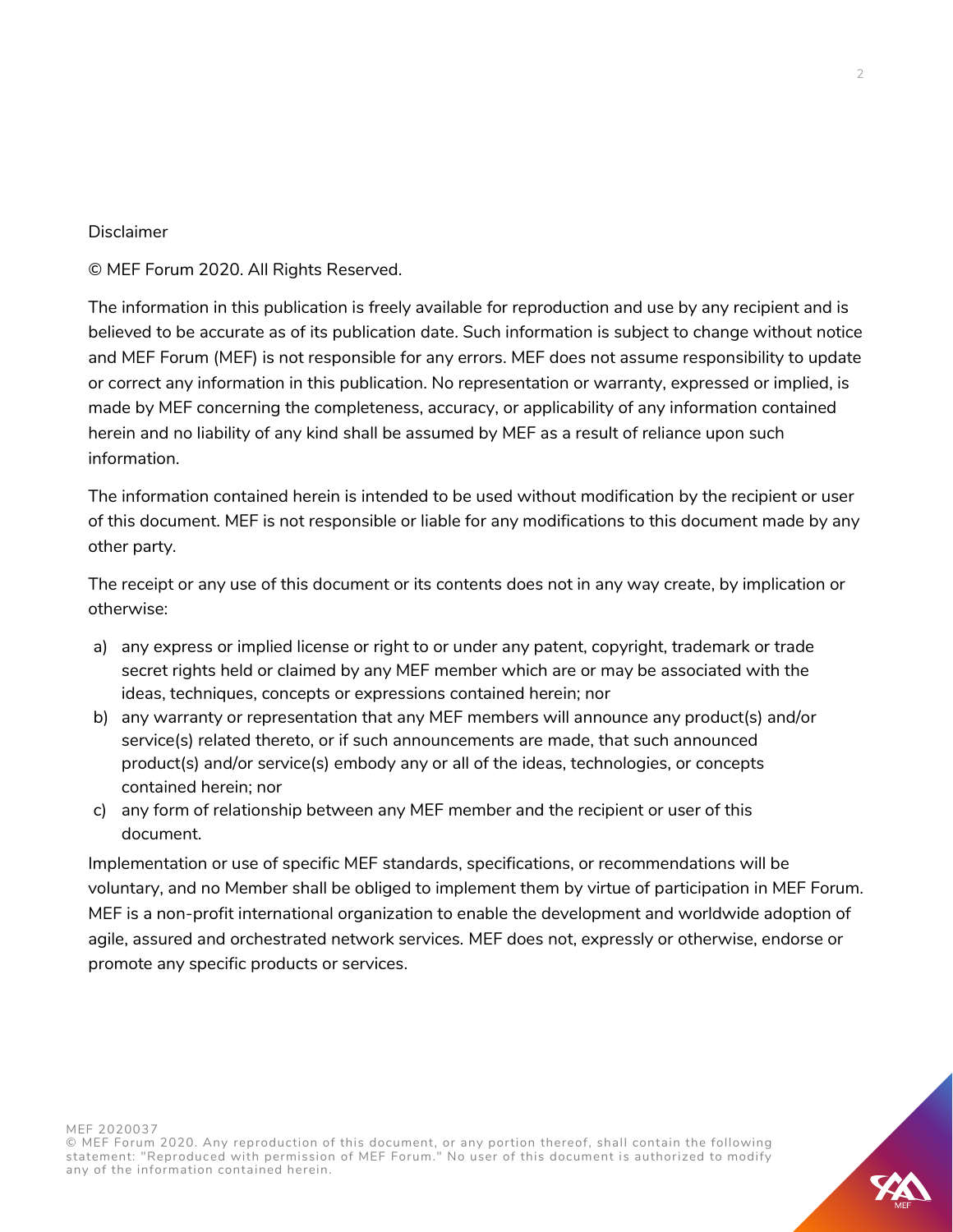# **Table of Contents**

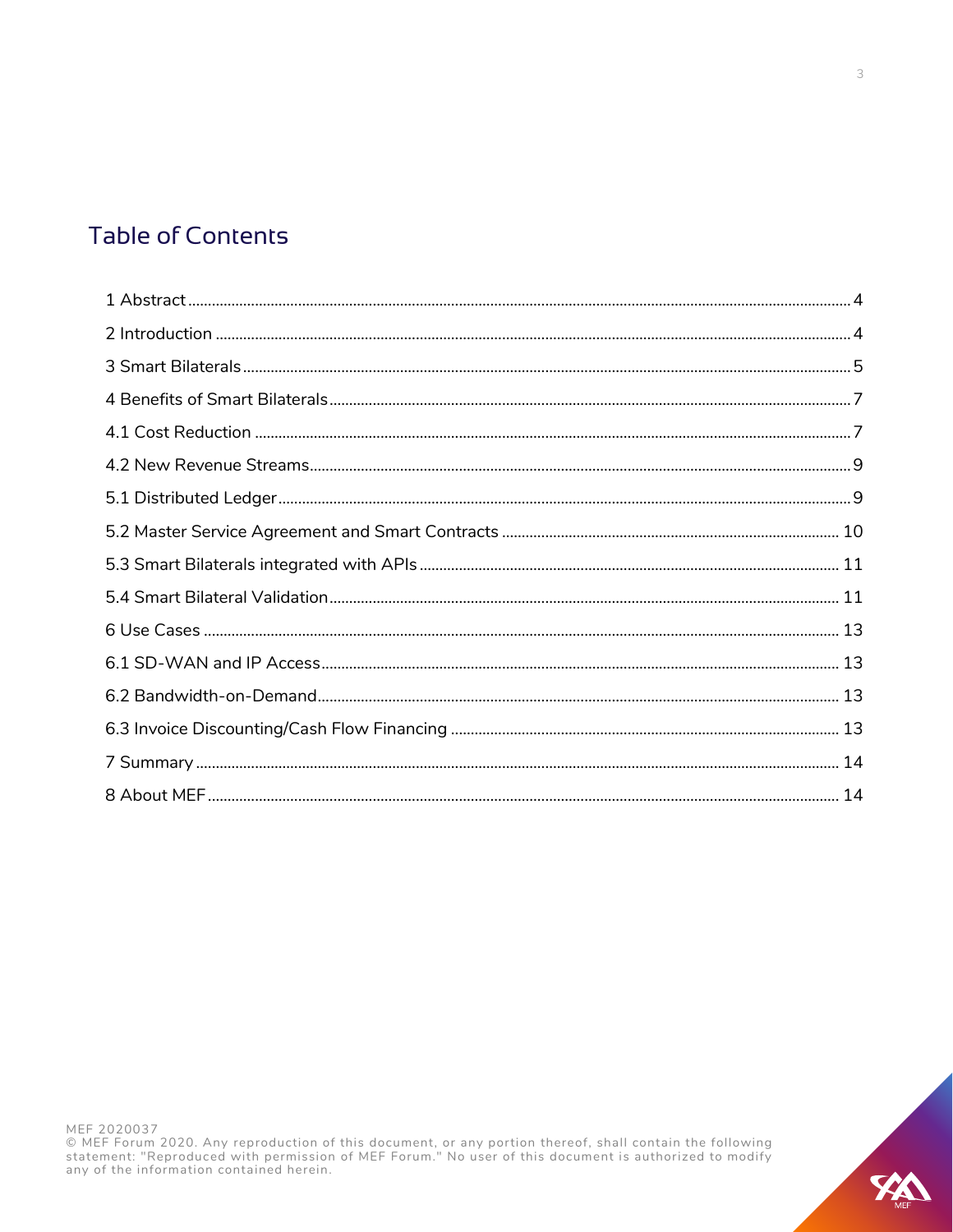# <span id="page-3-0"></span>**1 Abstract**

This White Paper explains how Information and Communications Technology Service Providers (ICT-SP) or simply '**Service Providers**' including telecoms companies, MSOs, cloud providers, 5G operators and IoT operators, can achieve immediate major commercial and operational benefits by utilizing Distributed Ledger Technology (DLT) within their commercial and operational frameworks.

This document also introduces the term **'Bilateral'** to describe the combination of Master Services Agreement defining the commercial relationship, the resulting commercial transactions and commercial state between two Service Providers. Furthermore, this document introduces the term **'Smart Bilaterals'** as those Bilaterals that are implemented using a DLT.

Implementation of Smart Bilaterals, in parallel to existing manual or even automated commercial bilateral arrangements without changing existing ERP and other IT systems, is explained together with benefits for Service Providers and example use cases such as Billing and Settlement.

# <span id="page-3-1"></span>**2 Introduction**

Enterprises throughout all parts of the private, plural<sup>1</sup> and government sectors of the economy are increasingly reliant on an ever-increasing range of digital applications for their business success. This has been brought into sharp focus in early 2020 due to the Covid-19 pandemic with the unparalleled shift of large parts of the economy to working from home to support public health social distancing measures while maintaining business activity. This has resulted in enterprises increasingly outsourcing the supply of their data services to trusted ICT-SP (Information and Communications Technology Service Providers – **Service Provider** for short) such as telecommunications carriers, mobile service operators (MSOs), mobile network operators (MNO), cloud providers, data centre operators.

Data services, especially for large and international enterprise customers, can rarely be supplied by one Service Provider. Instead, the trusted Service Provider offering data services to their enterprise customers will in turn need to outsource elements of the data service to their trusted wholesale provider partners. Outsourcing to wholesale provider partners translates into commerce including billing and settlement with those partners, typically across multiple geographies and jurisdictions.

As the volume of bilateral commerce with each wholesale partner grows, and the number of wholesale provider partners of a given service provider steadily increases, billing and settlement of

<sup>1</sup> [https://ssir.org/articles/entry/time\\_for\\_the\\_plural\\_sector](https://ssir.org/articles/entry/time_for_the_plural_sector)

<sup>©</sup> MEF Forum 2020. Any reproduction of this document, or any portion thereof, shall contain the following statement: "Reproduced with permission of MEF Forum." No user of this document is authorized to modify any of the information contained herein.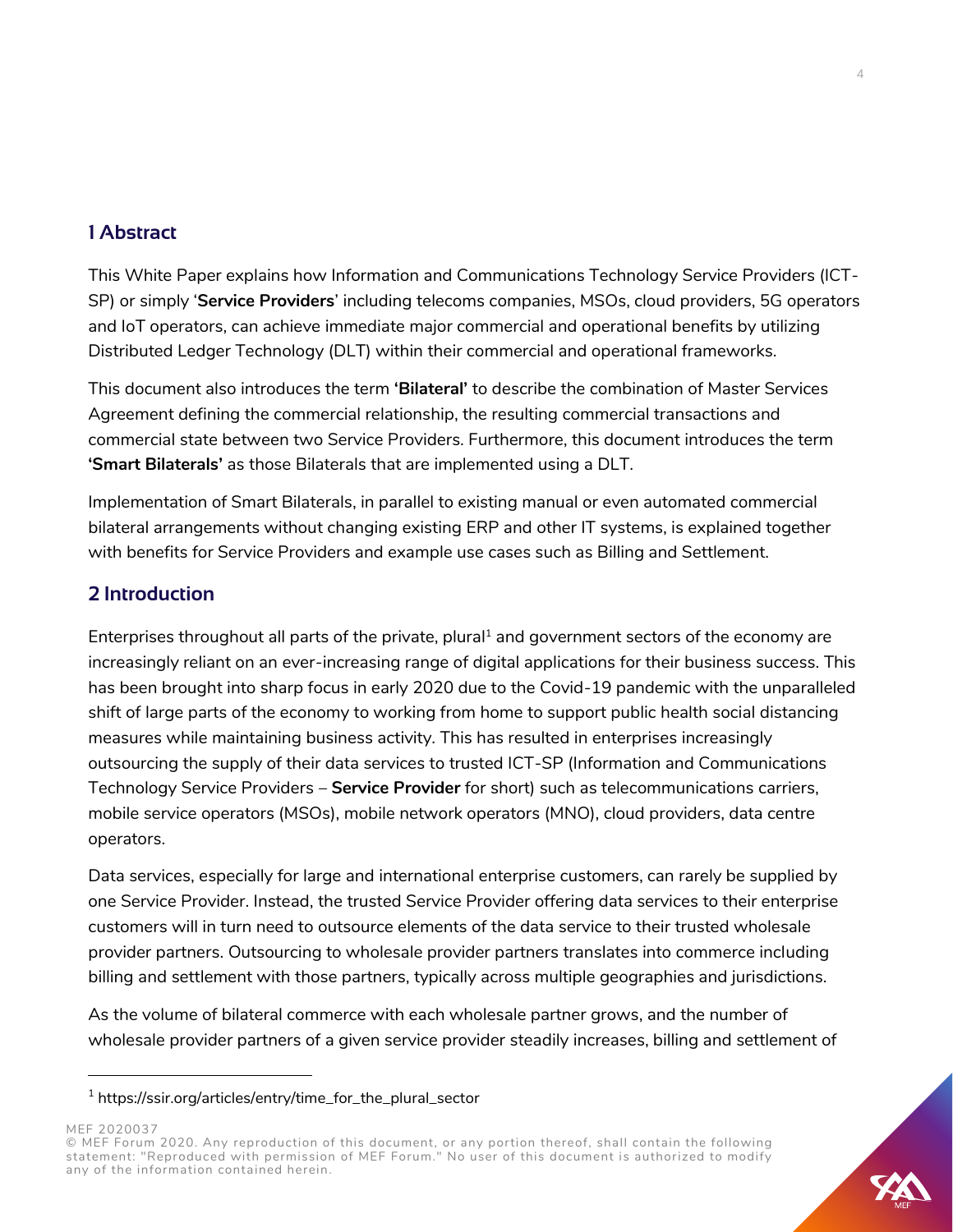increasingly complex and shorter duration services will become a significant barrier to growing business for many Service Providers.

While data services are the current main driver of this digital transformation, it is not the only such digital service. The 'as a Service' or XaaS sector is rapidly growing, whether it is software (SaaS), platforms (PaaS), infrastructure (IaaS) or functional components such as security, that are delivered in ever more short-lived, virtualized and functionally segmented forms. And most of those services are commercially realized through bilateral relationships between a Buyer and a Seller.

This White Paper lays out the opportunity for using DLT to transform bilateral commerce between Service Providers into scalable, cost effective, and secure digital services.



![](_page_4_Figure_4.jpeg)

# <span id="page-4-0"></span>**3 Smart Bilaterals**

Service providers spend hundreds of millions of dollars on ERP, CRM and other internal systems which are used, among other things, for external-facing commercial transactions (e.g., reconciliation,

#### MEF 2020037

![](_page_4_Picture_9.jpeg)

![](_page_4_Picture_10.jpeg)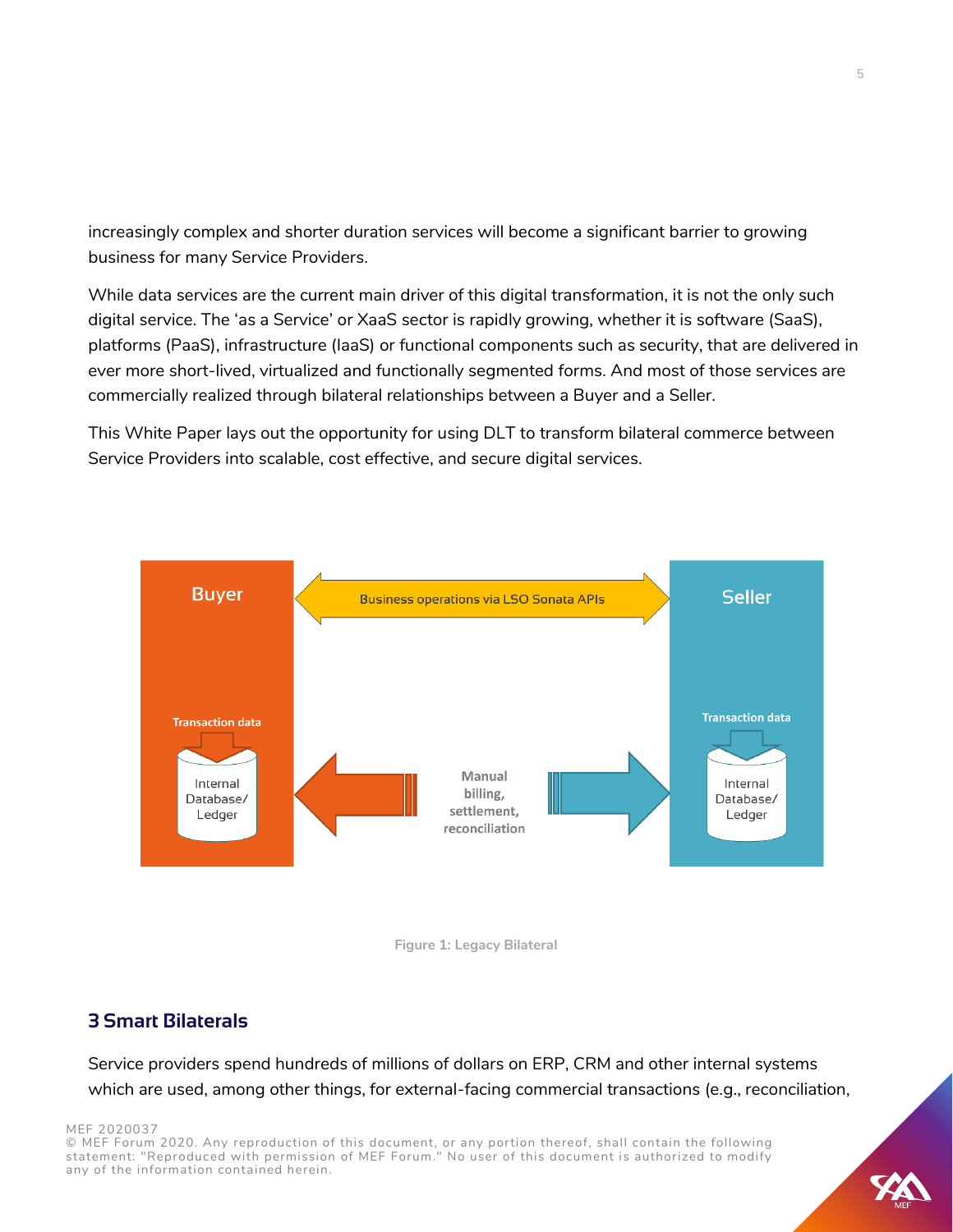settlement, invoicing) with Service Provider partners. Because these internal systems are typically not synchronized between Service Providers, there is considerable inefficiency, disruption, and waste in the commerce between Buyers and Sellers: disputes, lost inventory, inflated capital costs, regulatory actions, etc. This inefficiency can be mitigated by creating a common frame of reference for commercial transactions between two Service Providers for both communications (common language) and state (common understanding). Until now, this was achievable only for a common communications frame of reference and by investing in expensive bilateral integrations such as ERP connected EDI systems utilizing MPLS connections; the state of a commercial relationship is still managed individually on each side of the relationship. However, such integrations have not been practical for most Service Providers both because of high cost and the long integration times required.

In this document, we introduce the generic term **'Bilateral'** to collectively refer to the commercial relationship, transactions and state shared by Buyers and Sellers of digital services. As described above, the current generation of Bilaterals is based heavily on manual processes and/or expensive integrations between Service Providers that will not be suitable for the rapidly growing market of data services transacted between Service Providers.

Now, however, recent major advances in cryptography, messaging, and DLT (Distributed Ledger Technology)<sup>2</sup> make it possible to cost-effectively and dynamically deliver a secure and private common state frame of reference for Buyers and Sellers in addition to a common communications frame of reference. DLT can be used to achieve state synchronization between two or more Service Providers by establishing a shared state or ledger. In other words, Bilaterals can be efficiently implemented using DLTs. We refer to such Bilaterals as '**Smart Bilaterals**'.

![](_page_5_Picture_6.jpeg)

<sup>&</sup>lt;sup>2</sup> Distributed Ledger Technology or DLT is a digital system for recording the transaction of assets in which the transactions and their details are recorded in multiple places at the same time. Unlike traditional databases, distributed ledgers have no central data store or administration functionality.

<sup>©</sup> MEF Forum 2020. Any reproduction of this document, or any portion thereof, shall contain the following statement: "Reproduced with permission of MEF Forum." No user of this document is authorized to modify any of the information contained herein.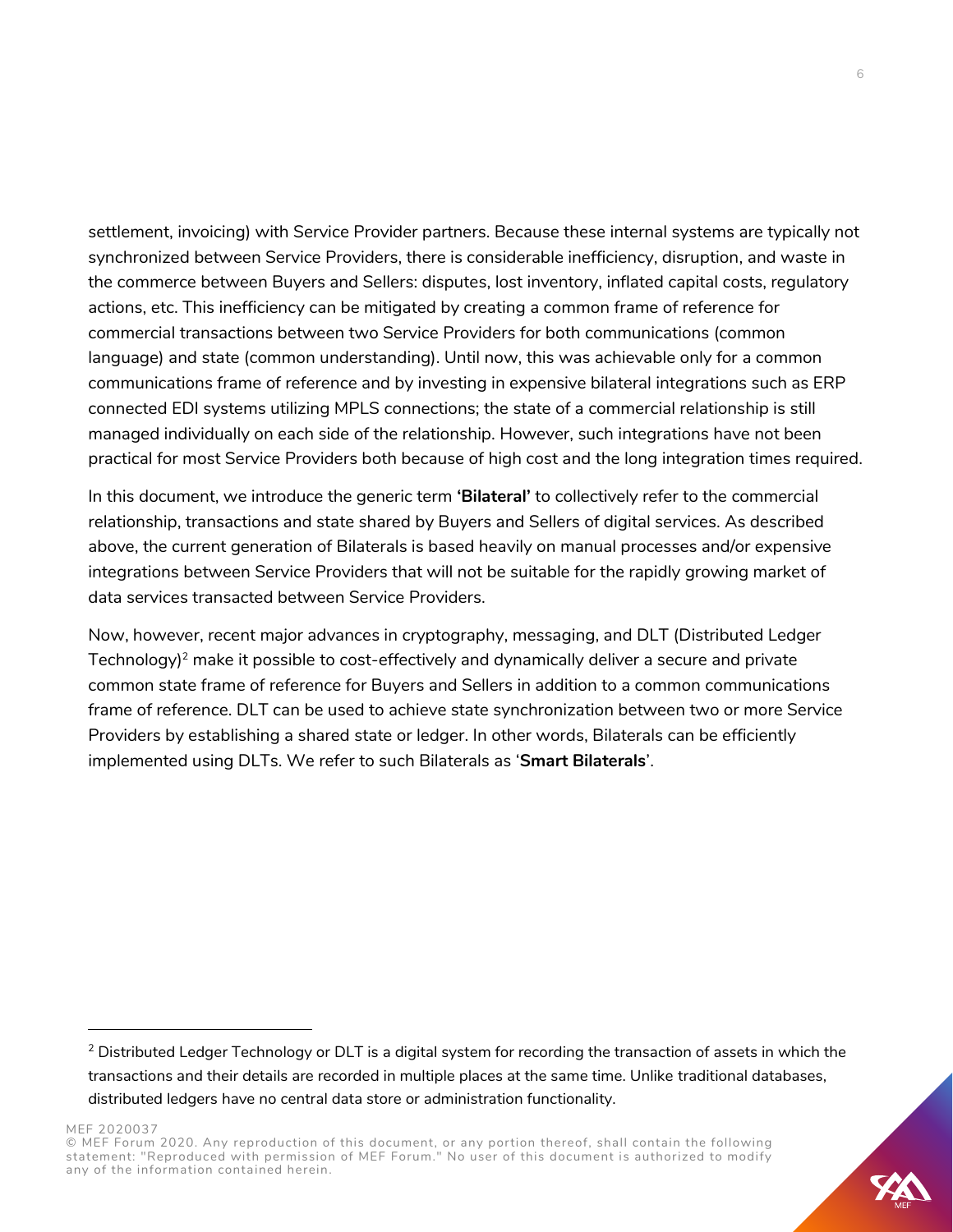![](_page_6_Figure_0.jpeg)

![](_page_6_Figure_1.jpeg)

# <span id="page-6-0"></span>**4 Benefits of Smart Bilaterals**

The benefits for Service Providers of using Smart Bilaterals fall into two main categories – cost reduction and enablement of new revenue streams.

# **4.1 Cost Reduction**

<span id="page-6-1"></span>A significant part of the cost of transacting digital services between Service Providers is the result of errors and associated additional overhead to correct those errors. For data services, the main digital services use case, errors happen mainly during the billing and settlement process and are introduced during rating and invoicing by the Seller, and the overhead for both the Buyer and the Seller occurs in the reconciliation and settlement of disputed invoices.

Errors introduced by the Seller during invoicing may be as simple as Buyer details. More often, rates and discounts might have been applied incorrectly, or the data such as when the service was actually available or failed or was terminated might have been recorded incorrectly and the amount and tax charged for the service might be incorrect.

MEF 2020037

![](_page_6_Picture_9.jpeg)

![](_page_6_Picture_10.jpeg)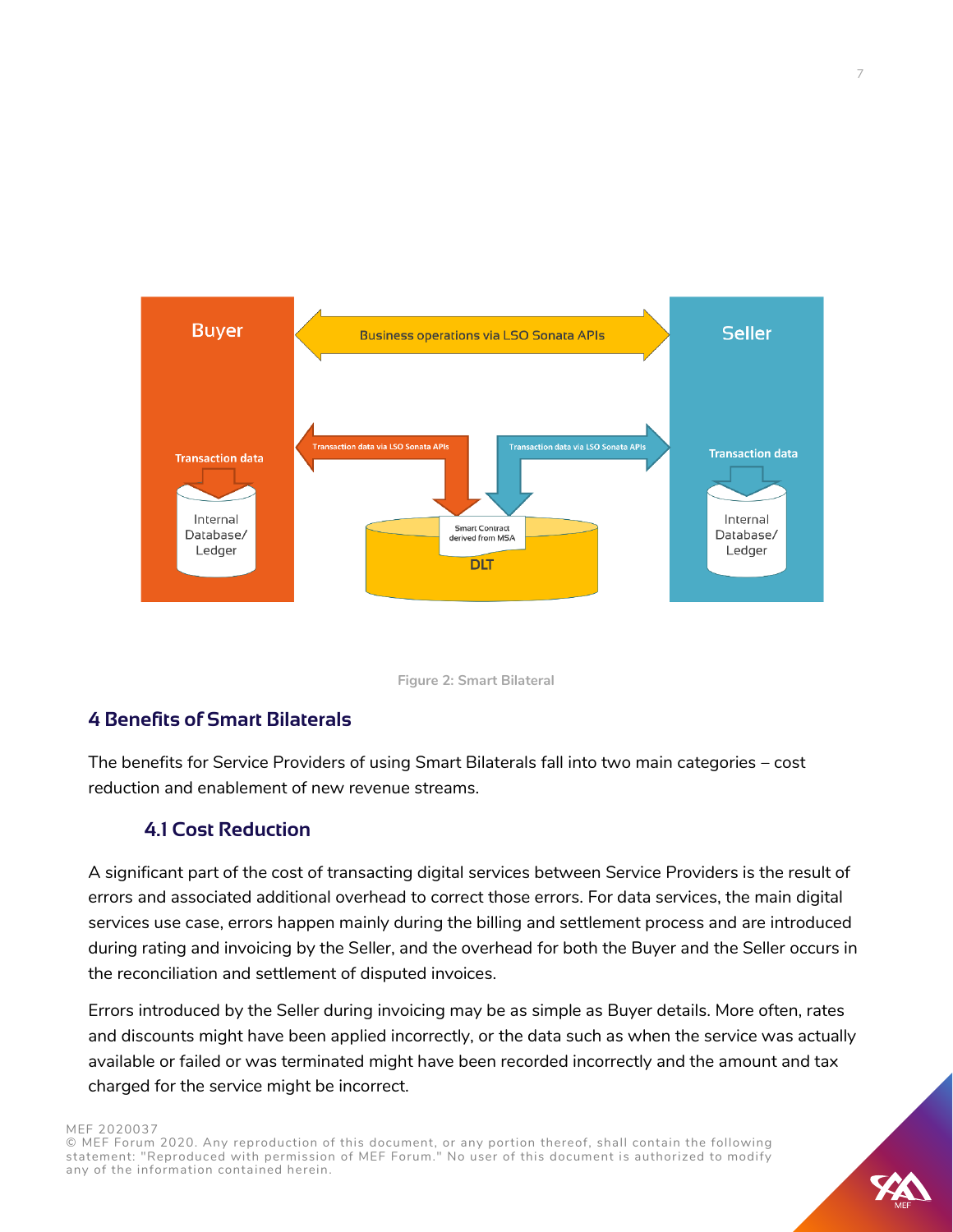This can trigger a dispute process by the Buyer with considerable back and forth with the Seller to clarify aspects of the calculations or to correct Buyer details. The Buyer may also have recorded payment details incorrectly within their own ERP system resulting in additional communications by the Seller to follow up on late payments.

Moreover, because the overhead of settlement can be high, the frequency of settlement can be low (e.g., monthly) reducing revenue cash flows for the Seller.

In a Smart Bilateral, all the relevant information from the Master Service Agreement between the Buyer and Seller is encoded in software in the Smart Bilateral which is visible simultaneously to both Buyer and Seller. The Smart Bilateral which is a system of so-called Smart Contracts, is itself instantiated on a DLT network. When commercial and operational information is recorded by the Buyer and Seller on the Smart Bilateral (state change), the Smart Contract system on the DLT automatically and immediately executes actions as defined in the MSA including generation of invoices. Because rates, discounts and other terms and conditions have already been encoded, the resulting invoice is far less likely, if at all, to have errors. Also, once the service data is "recorded"<sup>3</sup> on the Smart Bilateral by either party, it is immutable and therefore cannot be repudiated. This increases the level of trust between the contracting parties and reduces disputes and associated costs.

Smart Bilaterals provide transparency of Order/Service/Billing status for a given service. Therefore, because the Buyer can see the information recorded by the Seller on the service start, end and other attributes immediately on the Smart Bilateral, notifications will be received immediately by the Buyer and compared with their own understanding of how the service is performing. Disputes over data can then be generated automatically in accordance with the requirements of the Buyer.

Smart Bilaterals also help prevent "double spend/commit" on resources thereby reducing the cost of accidental over-commit of resources required for a contracted service, and similarly increasing the efficient use of resources.

As invoices are generated immediately, payment or credits can be automated according to the MSA by the Smart Bilateral. This in turn can be used to automate and extend commercial Netting between the Service Providers.

<sup>&</sup>lt;sup>3</sup> Note that recording of service data does not mean that all the service data is stored on the DLT. Quite on the contrary, typically only the cryptographic fingerprint of the service data known as a cryptographic hash is stored in the Smart Bilateral to improve scalability and avoid data redundancy.

<sup>©</sup> MEF Forum 2020. Any reproduction of this document, or any portion thereof, shall contain the following statement: "Reproduced with permission of MEF Forum." No user of this document is authorized to modify any of the information contained herein.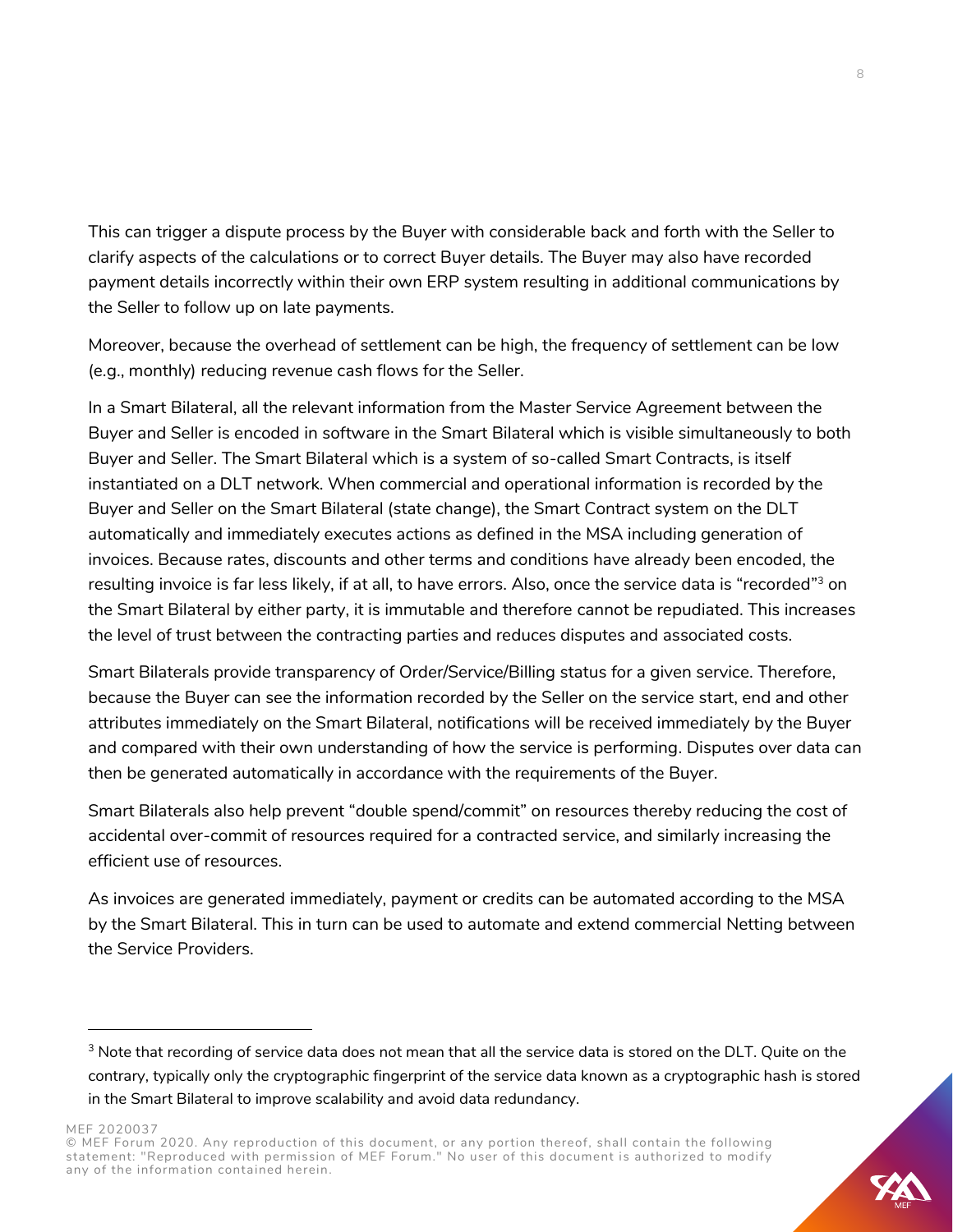# **4.2 New Revenue Streams**

<span id="page-8-0"></span>The use of Smart Bilaterals between Service Providers not only reduces costs, but perhaps more importantly, enables new revenue streams for those Service Providers that are not possible when their commercial interactions for service transactions are slow, cumbersome, and inefficient.

Smart Bilaterals will cost-effectively support very high volumes of transactions for short-lived services which are increasingly important in the era of Bandwidth on Demand, IoT, NFV/5G, Slicing etc.

The use of Smart Bilaterals also means that more attributes of a service can be monetized – something that would not be worthwhile or feasible with manual processes, in particular, for billing and settlement. Examples of such attributes could be Classes of Service, service features such as security functions as well as reporting on application policy compliance.

# **5 Implementing Smart Bilaterals**

There are roughly 3000 Service Providers worldwide each using a BSS/OSS, ERP, and CRM of some sort. Some are home grown, others are outsourced, and some are a mix of both. Such platforms are typically extremely complex and based on multiple sub-platforms with high levels of integration and interdependence. It is therefore critically important for Service Providers to understand how they can implement Smart Bilaterals without disruption to their current platforms and without risking revenues and business relationships. This topic is too complex to cover in detail in this document, but the following topic areas highlight the first areas of discussion for Service Providers considering the usage of Smart Bilaterals.

# **5.1 Distributed Ledger**

<span id="page-8-1"></span>Smart Bilaterals are logical abstractions and are implemented using software constructs called Smart Contracts which are executed on DLTs. DLTs have multiple nodes and utilize consensus between those nodes and cryptography to ensure immutability and non-repudiability of transactions and double-spend protection of assets represented on a DLT. These characteristics are critical for increasing system security while reducing the need to rely on the level of system security of the business partner in the Smart Bilateral. In other words, Smart Bilaterals 'connect' between only two parties but are implemented on DLTs together with other Smart Bilaterals between Service Providers.

Choosing the specific DLT and its implementation requires care. For a permissioned DLT implementation, for example, a consortium of business partners is required to ensure the close coordination for its implementation of operating standards. A good example of this is the work of the

MEF 2020037

![](_page_8_Picture_12.jpeg)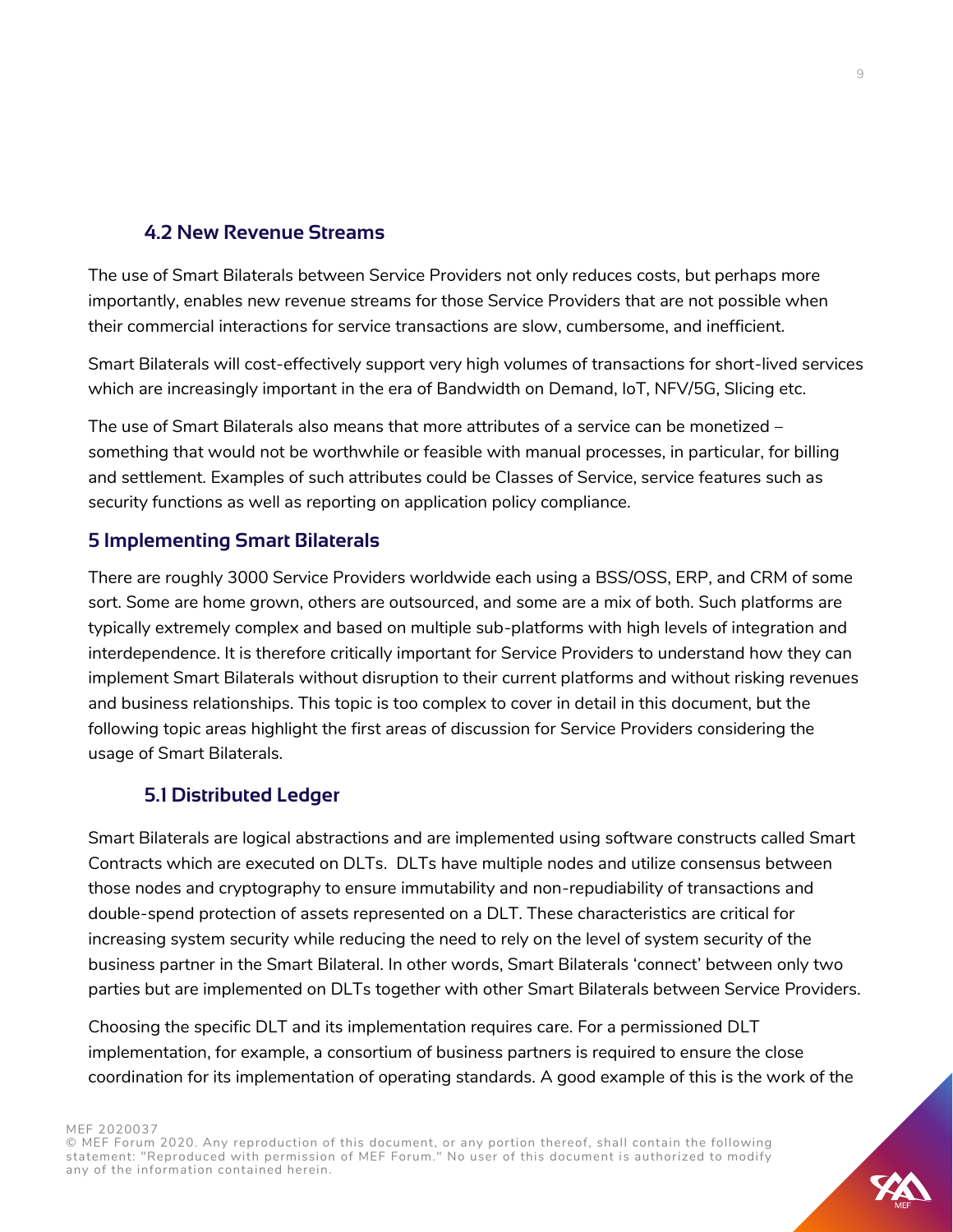Communication Business Automation Network (CBAN)<sup>4</sup>. While choosing a public DLT as the underlying DLT for a Smart Bilateral reduces operating costs and typically has higher security guarantees than permissioned DLT implementations, great care must be taken to understand its exact operating conditions and associated security and privacy guarantees before implementing a Smart Bilateral. An example of such an effort is the Baseline Protocol<sup>5</sup>.

Once the DLT has been selected, the implementation of a Smart Bilateral requires planning together with the participants in a Service Provider's Bilateral to align the impacted stakeholders across the two organizations. Even though data shared on one Smart Bilateral is not visible to other parties, the more business processes that are standardized the easier it becomes to implement and onboard additional business partners – in a similar fashion to that applying to ERP and CRM systems.

The key stakeholders that need to be involved in the implementation of a Smart Bilateral are Legal and Compliance, Finance, IT, and the business units providing or consuming the digital services represented on the Smart Bilateral. Apart from choosing the right DLT, the two most important implementation considerations are translating existing legal commercial agreements into code and integrating Smart Bilaterals into existing system architectures. We address both topics and how one can determine the resulting positive business impact in the next three subsections.

# **5.2 Master Service Agreement and Smart Contracts**

<span id="page-9-0"></span>The bilateral commercial relationship between Service Providers is governed by a legal contract (Master Services Agreement or MSA) that defines the general terms and conditions governing the entire scope of services between the two parties to the agreement.

Functional parts of the MSA need to be encoded in the Smart Bilateral through one or more Smart Contracts on the chosen DLT. Such Smart Contracts need to be reviewed and tested for accuracy by the legal departments of the respective Service Providers. This is feasible but the MSA and its translation need to be jointly understood by the participating Legal department(s) and the implementing developers in more detail and appropriately planned for. It is recommended that functional DLT experts with a proper business and/or legal background help in the translation exercise between Legal and Implementers to avoid costly "translation mistakes".

![](_page_9_Picture_10.jpeg)

<sup>4</sup> [https://www.cban.net](https://www.cban.net/)

<sup>5</sup> <https://docs.baseline-protocol.org/>

<sup>©</sup> MEF Forum 2020. Any reproduction of this document, or any portion thereof, shall contain the following statement: "Reproduced with permission of MEF Forum." No user of this document is authorized to modify any of the information contained herein.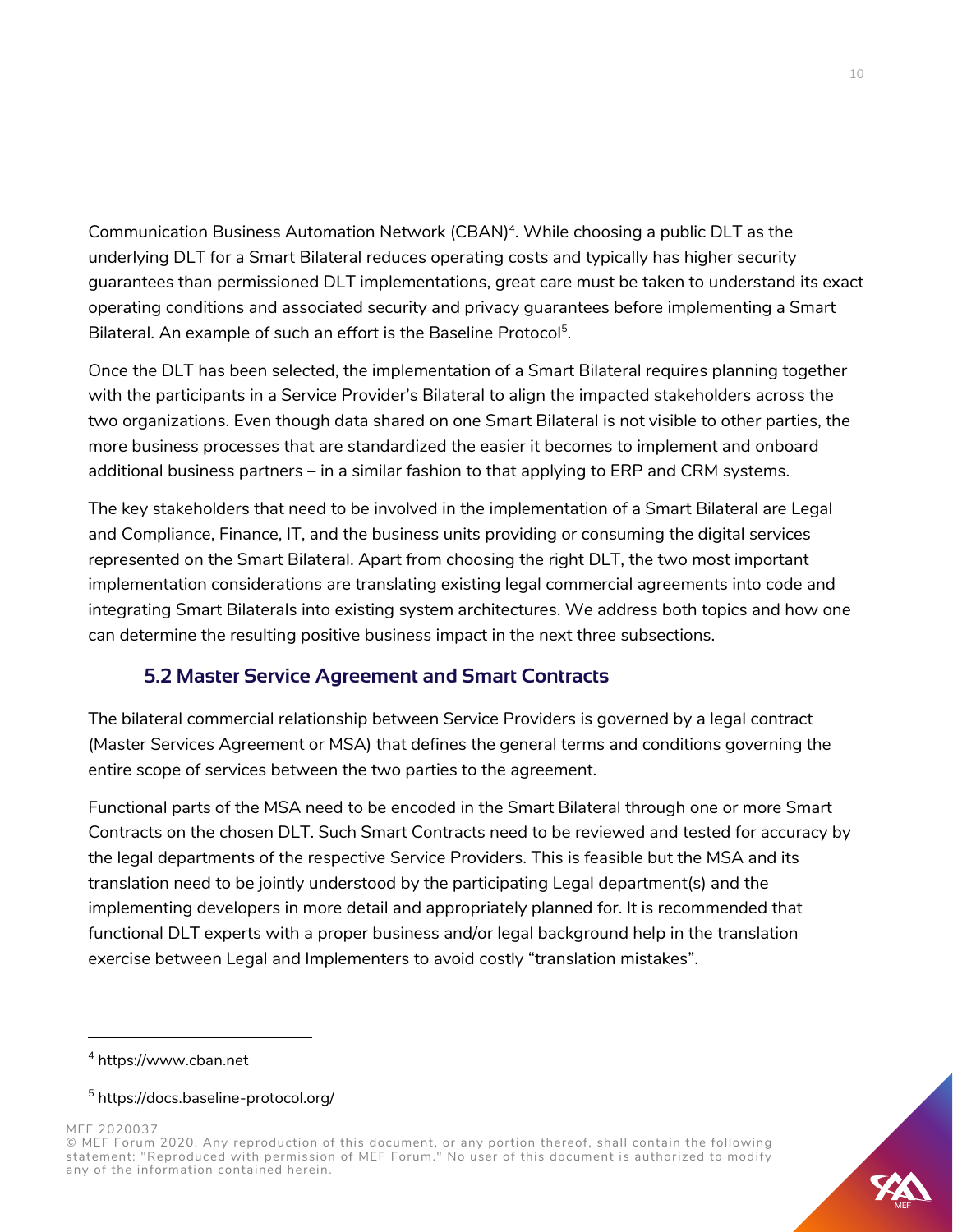# **5.3 Smart Bilaterals integrated with APIs**

<span id="page-10-0"></span>APIs are typically used to communicate information directly between two Service Providers (e.g., ordering information). For example, MEF has defined a range of pre-Order and Ordering APIs at LSO Sonata for this purpose. DLTs, on the other hand, are used to synchronize the states between two or more Service Providers in a trusted and secure way. Already standardized or new APIs can be used together with Smart Bilaterals to enable simultaneous communication of information between Buyers and Sellers and real-time access to a shared System of Record with an audit trail which cannot be repudiated. This allows other Systems of Record related to the Bilateral such as an ERP system to synchronize their state to the shared state of the Smart Bilateral.

Smart Bilaterals can be integrated with existing APIs in one of two ways:

- 1. Use of Smart Bilaterals to generate cryptographic proofs of synchronized state and proof of correct commercial state update to augment existing APIs that enable the real-time synchronization of the respective Systems of Record of two transacting Service Providers
- 2. Smart Bilaterals used to externalize specific existing internal Service Provider functionality into a common Transaction System and System of Record shared by two transacting Providers.

Each approach has its advantages and disadvantages which need to be discussed and understood to plan for Smart Bilateral implementations. In either case though, it should be noted that existing APIs – such as the LSO Sonata APIs – can be used with DLTs with only *minor additions* to existing API data models.

# **5.4 Smart Bilateral Validation**

<span id="page-10-1"></span>Each Service Provider has its working solution for billing and settlement based on existing ERP and CRM systems. Service Providers planning to implement Smart Bilaterals should continue to use their existing platforms in parallel to the additional DLT-based system by dividing their transaction volume between both systems. In addition, the Service Provider should regularly compare the billing and settlement KPI results between its existing systems and the DLT-based system running in parallel. Once the results of the comparison show both an improvement in KPIs and the correctness of results, the Service Provider can plan for a full switchover to a '100%' Smart Bilateral.

![](_page_10_Picture_10.jpeg)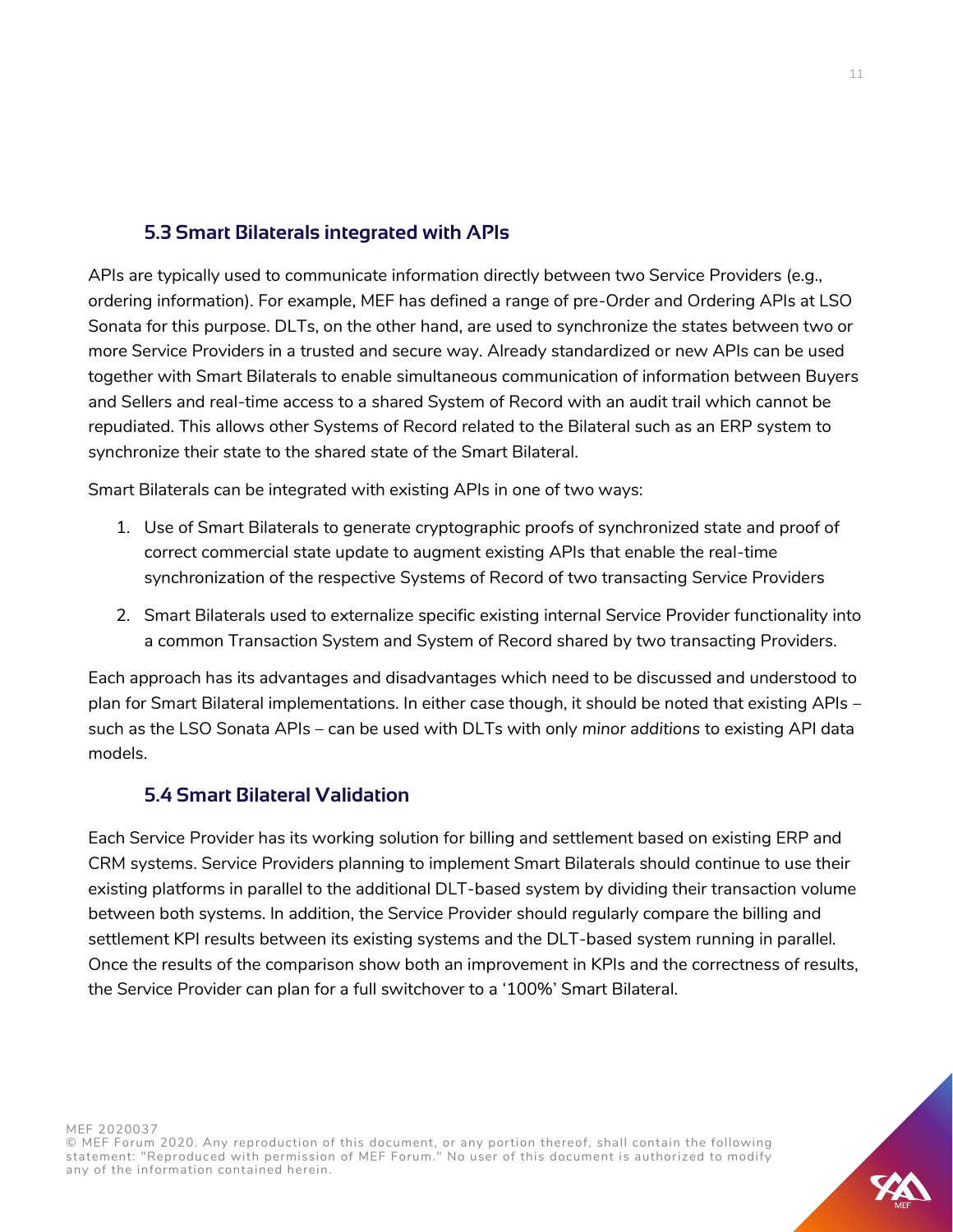![](_page_11_Figure_0.jpeg)

**Figure 3: Smart Bilateral compared to Legacy Bilateral**

![](_page_11_Picture_4.jpeg)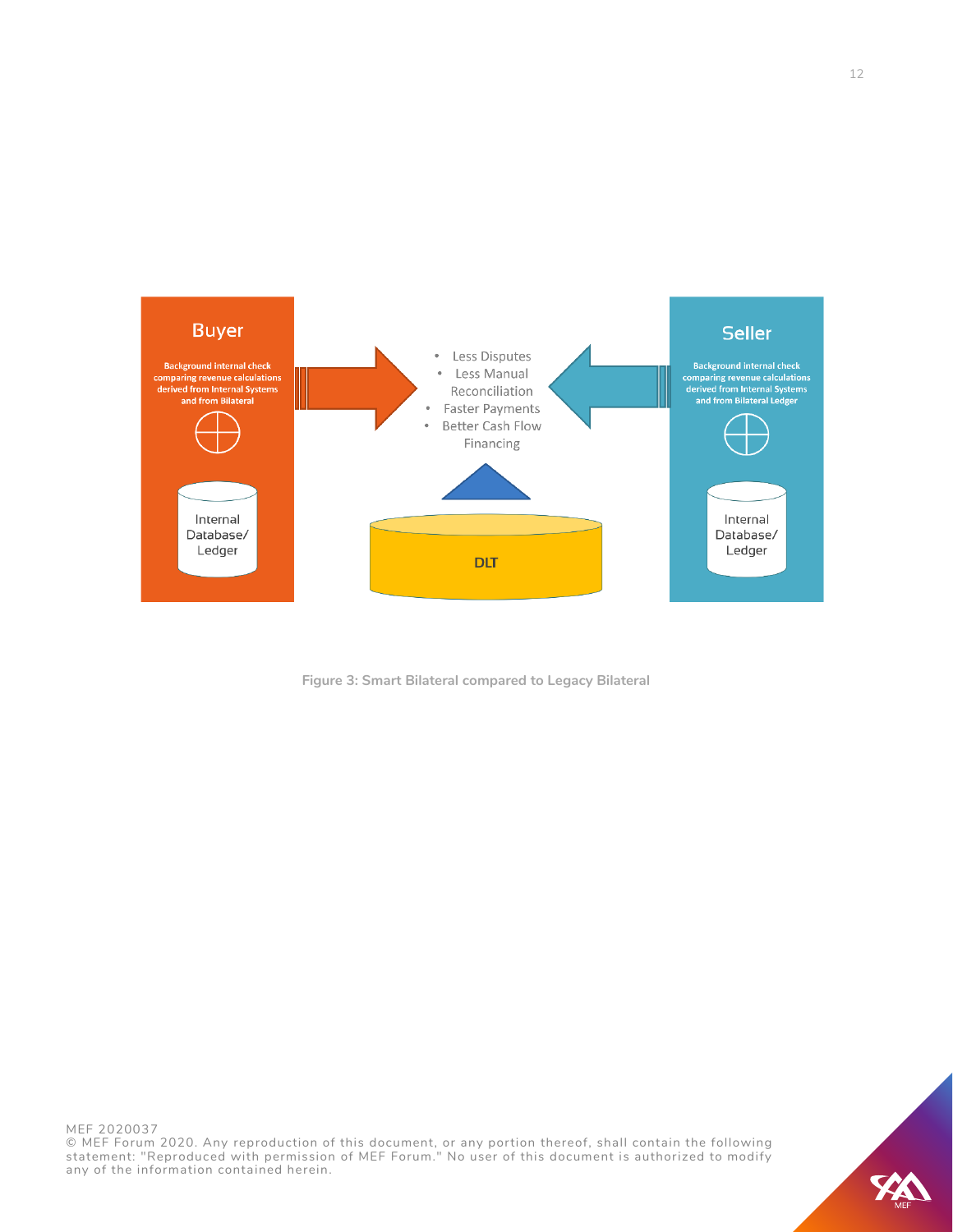# <span id="page-12-1"></span><span id="page-12-0"></span>**6 Use Cases**

# **6.1 SD-WAN and IP Access**

SD-WAN is becoming an increasingly popular solution for enterprises that must have their employees operate outside enterprise branches and campus environments. As a result, many Service Providers are now offering managed SD-WAN services to enterprises. This often includes the Service Provider buying from small to medium wholesale partners IP broadband or Dedicated Internet Access last mile IP services on behalf of their enterprise customers to support effective and secure deployment of SD-WAN services to distributed workforces.

Commerce between the Service Provider and wholesale IP access partners ultimately involves billing and settlement on an increasingly large scale. Today, however, most wholesale partners use manual methods to generate invoices and Service Providers primarily use manual methods to review, reconcile and sometimes dispute those invoices.

# **6.2 Bandwidth-on-Demand**

<span id="page-12-2"></span>Elasticity of bandwidth of connectivity services is becoming an increasingly important feature for many service providers and datacenter providers. The ability to increase and decrease the bandwidth of a connectivity service requires dynamic billing and settlement systems.

Smart Bilaterals provide that required dynamism that is difficult to achieve with manual synchronization between Service Providers on 'standard' Bilaterals.

# **6.3 Invoice Discounting/Cash Flow Financing**

<span id="page-12-3"></span>Working capital is one of the most important metrics of a Service Provider. Given that Buyers are pushing for longer and longer terms on invoices, Sellers are often asked to operate like a bank, even though the loan terms extended to Buyers amount to interest free loans out of the Seller's cash flow. To mitigate cash flow challenges, Sellers have traditionally used invoice discounting methods (also known as cash flow financing and factoring). These are cumbersome, invasive for a Seller's customers, and expensive since resulting loans are given typically based upon the prime rate. Larger businesses such GE, John Deer, Merck, or Goldman Sachs do not have to go this route, because they can access significantly cheaper loans in the overnight paper market where rates are based off the interest rate banks charge each other (LIBOR) rather than the prime rate used in factoring. LIBOR

MEF 2020037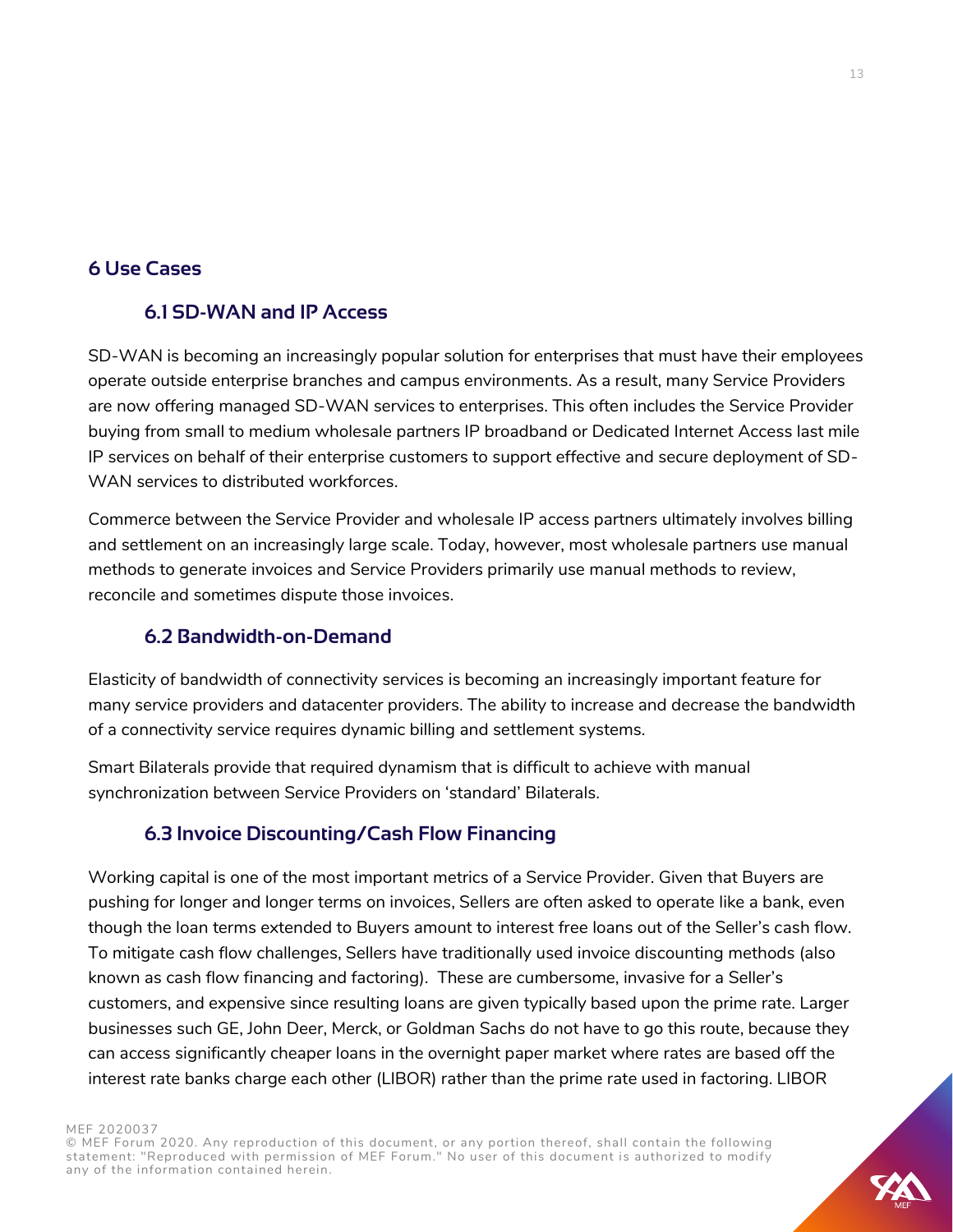versus prime rate translates into a significant cost saving of hundreds of basis points for these businesses. This approach, however, requires acceptable collateral.

Smart Bilaterals can provide that acceptable collateral. Invoices generated on Smart Bilaterals have very low or even zero levels of error. They are based on non-repudiable data between two commercial partners with a non-repudiable payment history. Hence, they form a very robust form of collateral to back structured financial products such as repos. This allows Sellers that utilize Smart Bilaterals to obtain very low interest rate loans through, for example, the overnight paper market either individually or within a financing consortium. Smart Bilaterals therefore can improve a business' critical cash position and smooth out cash flow fluctuations.

# <span id="page-13-0"></span>**7 Summary**

Service Providers can immediately introduce Smart Bilaterals using DLT with any Service Provider partner with whom they already have an MSA in place. They can use the Smart Bilateral to improve the efficiency of any step in the service lifecycle.

Introduction of Smart Bilaterals allows the streamlining of commercial transactions between partners – especially billing and settlement – to reduce costs and enable new revenue-generating services without requiring changes to existing ERP systems.

Smart Bilaterals will be essential for commerce for rapidly emerging highly automated, complex, high volume and/or mission-critical data services as evidenced in use cases such as SD-WAN and bandwidth-on-demand connectivity.

# <span id="page-13-1"></span>**8 About MEF**

An industry association of 200+ member companies, MEF has introduced the MEF 3.0 transformational global services framework for defining, delivering, and certifying assured services orchestrated across a global ecosystem of automated networks. MEF 3.0 services are designed to provide an on-demand, cloud-centric experience with user- and application-directed control over network resources and service capabilities. MEF 3.0 services are delivered over automated, virtualized, and interconnected networks powered by LSO, SDN, and NFV. MEF produces service specifications, LSO frameworks, open LSO APIs, software-driven reference implementations, and certification programs. MEF 3.0 work will enable automated delivery of standardized Carrier Ethernet, Optical Transport, IP, SD-WAN, Security-as-a-Service, and other Layer 4-7 services across multiple provider networks. For more information, visit<https://www.mef.net/> and follow us on [LinkedIn](https://www.linkedin.com/company/mef-forum/) and Twitter [@MEF\\_Forum.](https://twitter.com/MEF_Forum)

### MEF 2020037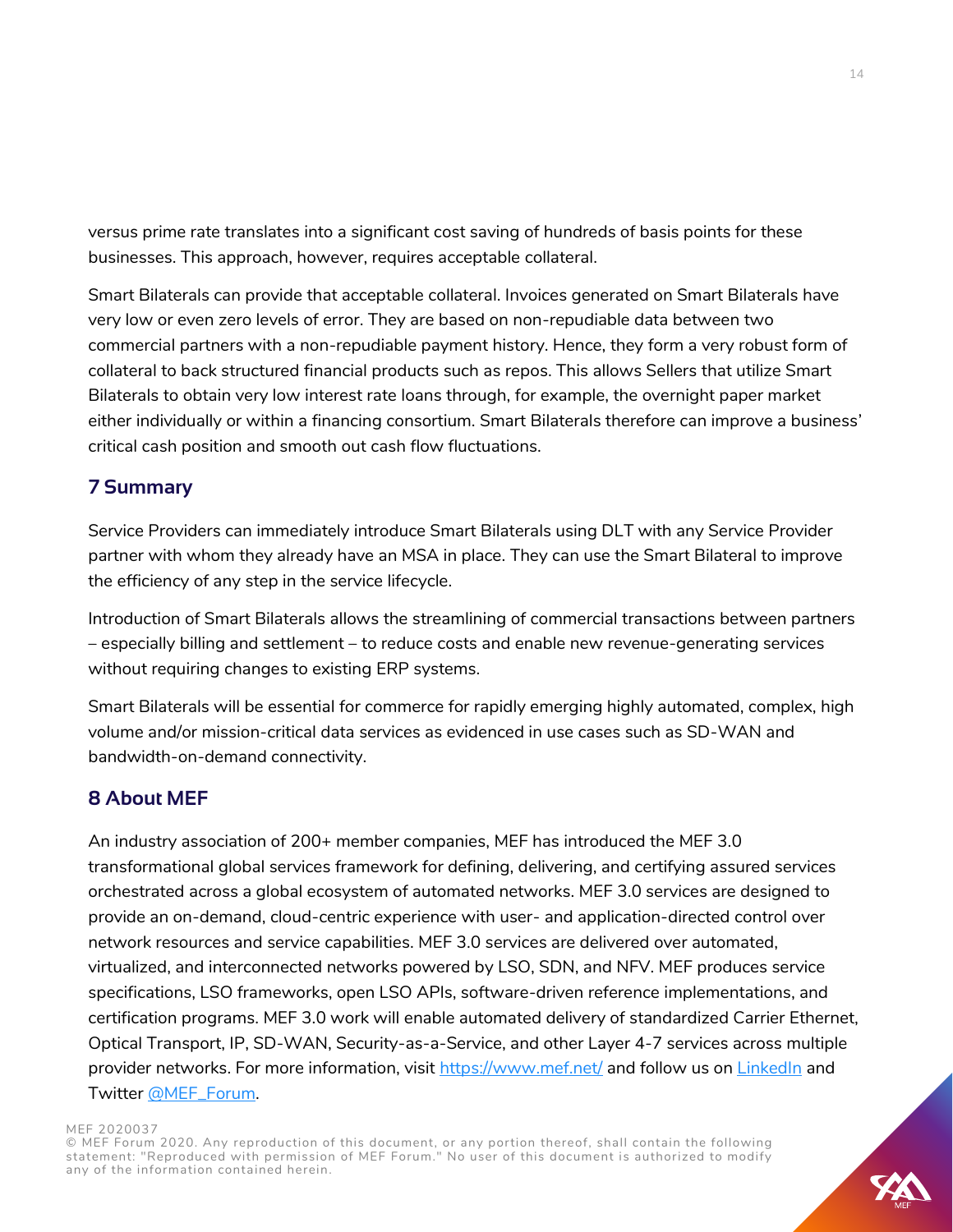# **9 Acknowledgements**

- Daniel Bar-Lev (MEF)
- Dr Andreas Freund (QLC Chain)

![](_page_14_Picture_4.jpeg)